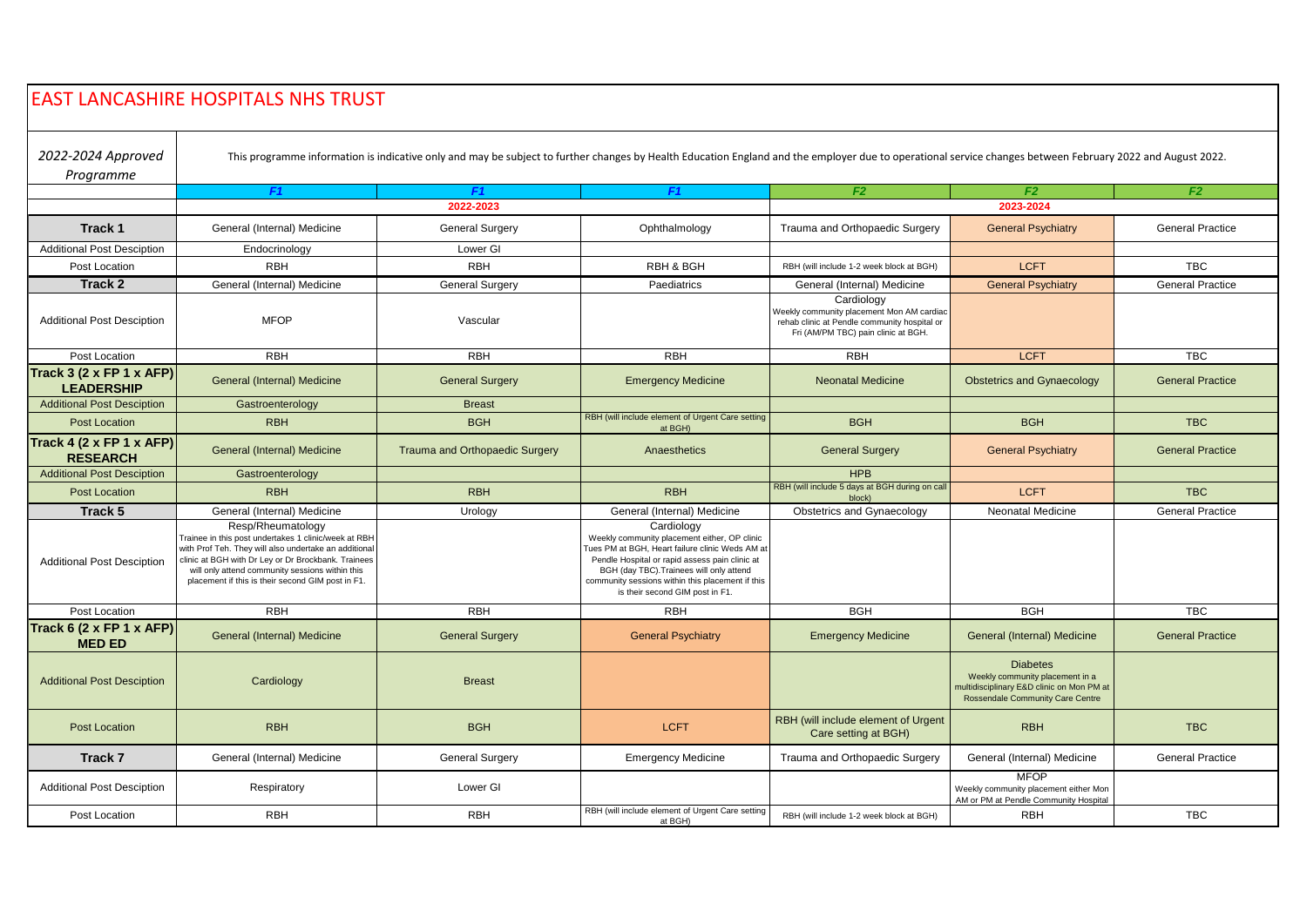| <b>EAST LANCASHIRE HOSPITALS NHS TRUST</b> |                                                                                                                                                                                                                                                     |                                                                                                                                                                                                                                                                                           |                                                             |                                                                                                             |                                                                                                                                                                                                                       |                         |
|--------------------------------------------|-----------------------------------------------------------------------------------------------------------------------------------------------------------------------------------------------------------------------------------------------------|-------------------------------------------------------------------------------------------------------------------------------------------------------------------------------------------------------------------------------------------------------------------------------------------|-------------------------------------------------------------|-------------------------------------------------------------------------------------------------------------|-----------------------------------------------------------------------------------------------------------------------------------------------------------------------------------------------------------------------|-------------------------|
| 2022-2024 Approved<br>Programme            |                                                                                                                                                                                                                                                     | This programme information is indicative only and may be subject to further changes by Health Education England and the employer due to operational service changes between February 2022 and August 2022.                                                                                |                                                             |                                                                                                             |                                                                                                                                                                                                                       |                         |
|                                            | F1                                                                                                                                                                                                                                                  | F1<br>2022-2023                                                                                                                                                                                                                                                                           | F1                                                          | F <sub>2</sub>                                                                                              | F2<br>2023-2024                                                                                                                                                                                                       | F2                      |
| Track 8                                    | General (Internal) Medicine                                                                                                                                                                                                                         | <b>General Surgery</b>                                                                                                                                                                                                                                                                    | <b>Medical Oncology</b>                                     | <b>Emergency Medicine</b>                                                                                   | Urology                                                                                                                                                                                                               | <b>General Practice</b> |
| <b>Additional Post Desciption</b>          |                                                                                                                                                                                                                                                     | <b>HPB</b>                                                                                                                                                                                                                                                                                |                                                             |                                                                                                             | Weekly community facing placements at<br>BGH to participate in adult and paediatric<br>OP clinics, TRUS and Haematuria clinics<br>and daycase theatre lists. Timetabled day<br>varies from week to week, dependent on |                         |
| Post Location                              | <b>RBH</b>                                                                                                                                                                                                                                          | <b>RBH</b>                                                                                                                                                                                                                                                                                | RBH                                                         | RBH (will include element of Urgent Care<br>setting at BGH)                                                 | RBH (will include 5 days at BGH during on<br>call block)                                                                                                                                                              | <b>TBC</b>              |
| Track 9                                    | General (Internal) Medicine                                                                                                                                                                                                                         | <b>General Surgery</b>                                                                                                                                                                                                                                                                    | Paediatrics                                                 | <b>Emergency Medicine</b>                                                                                   | Trauma and Orthopaedic Surgery                                                                                                                                                                                        | <b>General Practice</b> |
| <b>Additional Post Desciption</b>          | Gastroenterology                                                                                                                                                                                                                                    | Vascular                                                                                                                                                                                                                                                                                  |                                                             |                                                                                                             |                                                                                                                                                                                                                       |                         |
| Post Location                              | <b>RBH</b>                                                                                                                                                                                                                                          | <b>RBH</b>                                                                                                                                                                                                                                                                                | <b>RBH</b>                                                  | RBH (will include element of Urgent Care<br>setting at BGH)                                                 | RBH (will include 1-2 week block at BGH)                                                                                                                                                                              | <b>TBC</b>              |
| Track 10                                   | General (Internal) Medicine                                                                                                                                                                                                                         | Urology                                                                                                                                                                                                                                                                                   | <b>Emergency Medicine</b>                                   | General (Internal) Medicine                                                                                 | Neonatal Medicine                                                                                                                                                                                                     | <b>General Practice</b> |
| <b>Additional Post Desciption</b>          | Gastroenterology                                                                                                                                                                                                                                    |                                                                                                                                                                                                                                                                                           |                                                             | <b>MFOP</b><br>Weekly community placement, either Mon PM<br>or Tues PM at Pendle Community Hospital         |                                                                                                                                                                                                                       |                         |
| Post Location                              | <b>RBH</b>                                                                                                                                                                                                                                          | <b>RBH</b>                                                                                                                                                                                                                                                                                | RBH (will include element of Urgent Care setting<br>at BGH) | <b>RBH</b>                                                                                                  | <b>BGH</b>                                                                                                                                                                                                            | <b>TBC</b>              |
| Track 11                                   | General (Internal) Medicine                                                                                                                                                                                                                         | General (Internal) Medicine                                                                                                                                                                                                                                                               | Urology                                                     | <b>Emergency Medicine</b>                                                                                   | <b>General Psychiatry</b>                                                                                                                                                                                             | <b>General Practice</b> |
| <b>Additional Post Desciption</b>          | Endocrinology<br>Weekly community placement in a multidisciplinary<br>E&D clinic on Mon PM at Rossendale Community<br>Care Centre. Trainees will only attend community<br>sessions within this placement if this is their second<br>GIM post in F1. | Acute<br>Opportunities to attend acute medicine or ambulatory<br>care clinic at RBH. Weekly community session will<br>be held Fri PM at BGH in the diabetic foot clinic.<br>Trainees will only attend community sessions within<br>this placement if this is their second GIM post in F1. |                                                             |                                                                                                             |                                                                                                                                                                                                                       |                         |
| Post Location                              | <b>RBH</b>                                                                                                                                                                                                                                          | <b>RBH</b>                                                                                                                                                                                                                                                                                | <b>RBH</b>                                                  | RBH (will include element of Urgent Care<br>setting at BGH)                                                 | LCT                                                                                                                                                                                                                   | <b>TBC</b>              |
| Track 12                                   | General (Internal) Medicine                                                                                                                                                                                                                         | <b>General Surgery</b>                                                                                                                                                                                                                                                                    | Trauma and Orthopaedic Surgery                              | <b>Emergency Medicine</b>                                                                                   | <b>General Psychiatry</b>                                                                                                                                                                                             | <b>General Practice</b> |
| <b>Additional Post Desciption</b>          | <b>MFOP</b>                                                                                                                                                                                                                                         | <b>HPB</b>                                                                                                                                                                                                                                                                                |                                                             |                                                                                                             |                                                                                                                                                                                                                       |                         |
| Post Location                              | <b>RBH</b>                                                                                                                                                                                                                                          | <b>RBH</b>                                                                                                                                                                                                                                                                                | <b>RBH</b>                                                  | RBH (will include element of Urgent Care<br>setting at BGH)                                                 | <b>LCFT</b>                                                                                                                                                                                                           | <b>TBC</b>              |
| Track 13                                   | General (Internal) Medicine                                                                                                                                                                                                                         | <b>General Surgery</b>                                                                                                                                                                                                                                                                    | Paediatrics                                                 | General (Internal) Medicine                                                                                 | Neonatal Medicine                                                                                                                                                                                                     | <b>General Practice</b> |
| <b>Additional Post Desciption</b>          | Respiratory                                                                                                                                                                                                                                         | Lower GI                                                                                                                                                                                                                                                                                  |                                                             | Gastroenterology<br>Weekly community placement on a<br>gastro clinic either on Mon PM or<br>Tues AM at BGH. | Weekly community placement in<br>a paediatrics or neonatal clinic off<br>site.                                                                                                                                        |                         |
| Post Location                              | <b>RBH</b>                                                                                                                                                                                                                                          | <b>RBH</b>                                                                                                                                                                                                                                                                                | RBH                                                         | <b>RBH</b>                                                                                                  | <b>BGH</b>                                                                                                                                                                                                            | <b>TBC</b>              |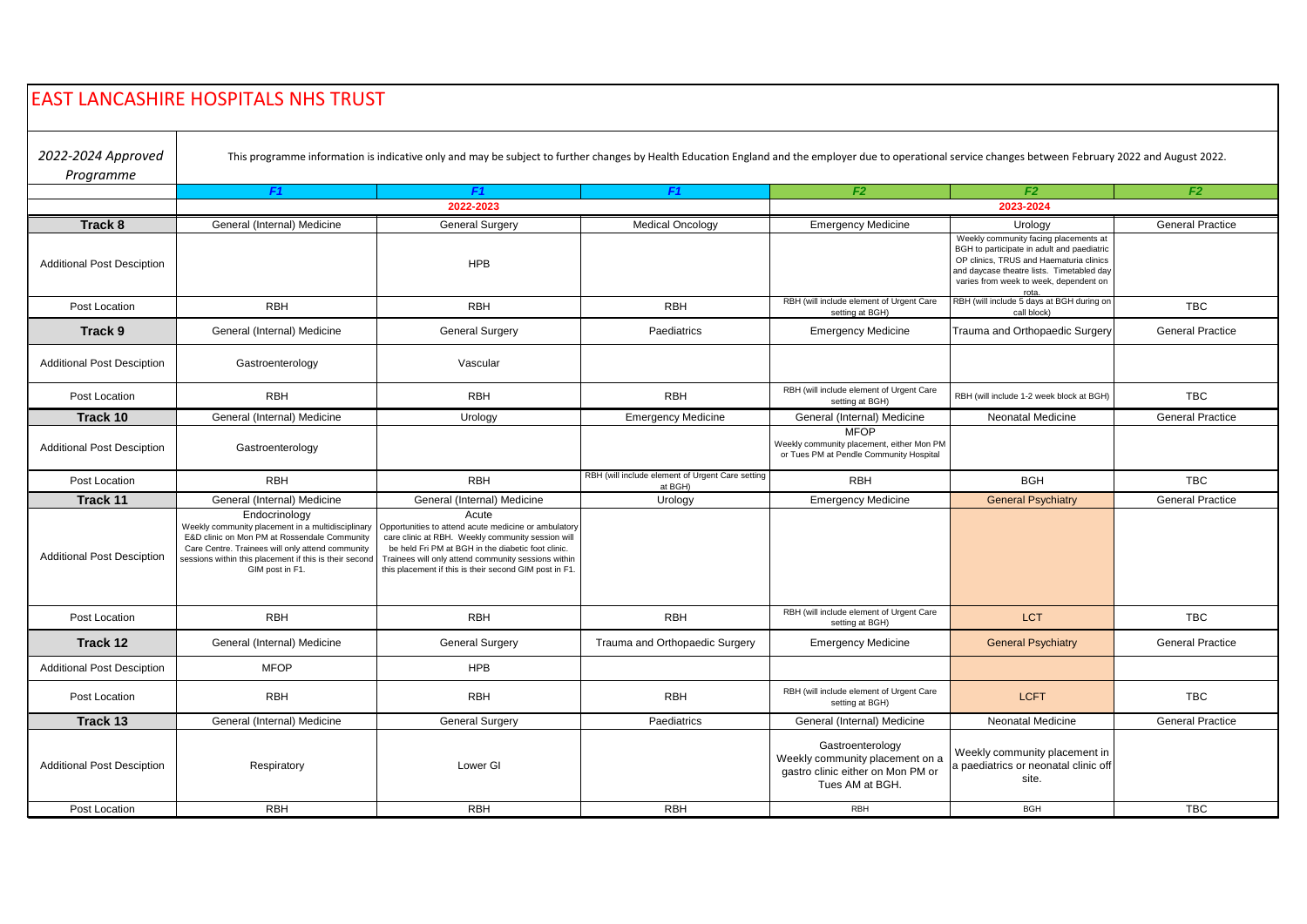|                                   | <b>EAST LANCASHIRE HOSPITALS NHS TRUST</b>                                                                                                                                                                                             |                                                                                                                                                                                                                                                                                           |                                                                                                                                                         |                                                                                                                  |                                                                                                                                                                                              |                         |  |
|-----------------------------------|----------------------------------------------------------------------------------------------------------------------------------------------------------------------------------------------------------------------------------------|-------------------------------------------------------------------------------------------------------------------------------------------------------------------------------------------------------------------------------------------------------------------------------------------|---------------------------------------------------------------------------------------------------------------------------------------------------------|------------------------------------------------------------------------------------------------------------------|----------------------------------------------------------------------------------------------------------------------------------------------------------------------------------------------|-------------------------|--|
| 2022-2024 Approved<br>Programme   |                                                                                                                                                                                                                                        | This programme information is indicative only and may be subject to further changes by Health Education England and the employer due to operational service changes between February 2022 and August 2022.                                                                                |                                                                                                                                                         |                                                                                                                  |                                                                                                                                                                                              |                         |  |
|                                   | F <sub>1</sub>                                                                                                                                                                                                                         | F <sub>1</sub>                                                                                                                                                                                                                                                                            | F <sub>1</sub>                                                                                                                                          | F2                                                                                                               | F2                                                                                                                                                                                           | F2                      |  |
|                                   |                                                                                                                                                                                                                                        | 2022-2023                                                                                                                                                                                                                                                                                 |                                                                                                                                                         | 2023-2024                                                                                                        |                                                                                                                                                                                              |                         |  |
| Track 14                          | General (Internal) Medicine                                                                                                                                                                                                            | General (Internal) Medicine                                                                                                                                                                                                                                                               | Obstetrics and Gynaecology                                                                                                                              | <b>General Surgery</b>                                                                                           | Neonatal Medicine                                                                                                                                                                            | <b>General Practice</b> |  |
| <b>Additional Post Desciption</b> | Respiratory<br>Weekly community placement on Mon AM in OP<br>respiratory clinic at BGH. Trainees will only attend<br>community sessions within this placement if this is<br>their second GIM post in F1.                               | Acute<br>Opportunities to attend acute medicine or ambulatory<br>care clinic at RBH. Weekly community session will<br>be held Fri PM at BGH in the diabetic foot clinic.<br>Trainees will only attend community sessions within<br>this placement if this is their second GIM post in F1. |                                                                                                                                                         | Lower GI                                                                                                         |                                                                                                                                                                                              |                         |  |
| Post Location                     | RBH/BGH                                                                                                                                                                                                                                | <b>RBH</b>                                                                                                                                                                                                                                                                                | <b>BGH</b>                                                                                                                                              | <b>RBH</b>                                                                                                       | <b>BGH</b>                                                                                                                                                                                   | <b>TBC</b>              |  |
| Track 15                          | General (Internal) Medicine                                                                                                                                                                                                            | Otolaryngology                                                                                                                                                                                                                                                                            | General (Internal) Medicine                                                                                                                             | <b>General Surgery</b>                                                                                           | <b>General Psychiatry</b>                                                                                                                                                                    | <b>General Practice</b> |  |
| <b>Additional Post Desciption</b> | <b>MFOP</b><br>Weekly community placement at Pendle Hospital,<br>either Tues PM fall clinic or Mon PM general clinic.<br>Trainees will only attend community sessions within<br>this placement if this is their second GIM post in F1. | <b>ENT</b>                                                                                                                                                                                                                                                                                | Cardiology<br>Trainee will only attend community session in this<br>placement if they have already completed the F1<br>GIM/MFOP rotation in this track. | Vascular                                                                                                         |                                                                                                                                                                                              |                         |  |
| Post Location                     | <b>RBH</b>                                                                                                                                                                                                                             | <b>RBH</b>                                                                                                                                                                                                                                                                                | <b>RBH</b>                                                                                                                                              | RBH (will include 5 days at BGH during on call<br>block)                                                         | <b>LCFT</b>                                                                                                                                                                                  | <b>TBC</b>              |  |
| Track 16                          | General (Internal) Medicine                                                                                                                                                                                                            | <b>General Surgery</b>                                                                                                                                                                                                                                                                    | Trauma and Orthopaedic Surgery                                                                                                                          | General (Internal) Medicine                                                                                      | Otolaryngology                                                                                                                                                                               | <b>General Practice</b> |  |
| <b>Additional Post Desciption</b> | <b>MFOP</b>                                                                                                                                                                                                                            | <b>HPB</b>                                                                                                                                                                                                                                                                                |                                                                                                                                                         | Respiratory<br>Weekly community placement on Mon AM in<br>OP respiratory clinic at BGH                           | <b>ENT</b>                                                                                                                                                                                   |                         |  |
| Post Location                     | <b>RBH</b>                                                                                                                                                                                                                             | <b>RBH</b>                                                                                                                                                                                                                                                                                | <b>RBH</b>                                                                                                                                              | <b>RBH</b>                                                                                                       | <b>RBH</b>                                                                                                                                                                                   | <b>TBC</b>              |  |
| Track 17                          | General (Internal) Medicine                                                                                                                                                                                                            | <b>General Surgery</b>                                                                                                                                                                                                                                                                    | <b>Emergency Medicine</b>                                                                                                                               | <b>Neonatal Medicine</b>                                                                                         | <b>General Surgery</b>                                                                                                                                                                       | <b>General Practice</b> |  |
| <b>Additional Post Desciption</b> | Respiratory                                                                                                                                                                                                                            | <b>HPB</b>                                                                                                                                                                                                                                                                                |                                                                                                                                                         |                                                                                                                  | <b>Breast</b><br>Weekly timetabled clinic in the breast unit<br>at BGH with opportunities for community<br>based training. Additional opportunities to<br>attend clinics at Pendle Hospital. |                         |  |
| Post Location                     | <b>RBH</b>                                                                                                                                                                                                                             | <b>RBH</b>                                                                                                                                                                                                                                                                                | RBH (will include element of Urgent Care setting<br>at BGH)                                                                                             | <b>BGH</b>                                                                                                       | <b>BGH</b>                                                                                                                                                                                   | <b>TBC</b>              |  |
| Track 18                          | General (Internal) Medicine                                                                                                                                                                                                            | <b>General Surgery</b>                                                                                                                                                                                                                                                                    | Obstetrics and Gynaecology                                                                                                                              | General (Internal) Medicine                                                                                      | Neonatal Medicine                                                                                                                                                                            | <b>General Practice</b> |  |
| <b>Additional Post Desciption</b> | Respiratory                                                                                                                                                                                                                            | Lower GI                                                                                                                                                                                                                                                                                  |                                                                                                                                                         | <b>MFOP</b><br>Weekly community placement, general clinic<br>either Mon AM or PM at Pendle Community<br>Hospital |                                                                                                                                                                                              |                         |  |
| Post Location                     | <b>RBH</b>                                                                                                                                                                                                                             | <b>RBH</b>                                                                                                                                                                                                                                                                                | <b>BGH</b>                                                                                                                                              | <b>RBH</b>                                                                                                       | <b>BGH</b>                                                                                                                                                                                   | <b>TBC</b>              |  |
| Track 19                          | General (Internal) Medicine                                                                                                                                                                                                            | <b>General Psychiatry</b>                                                                                                                                                                                                                                                                 | Paediatrics                                                                                                                                             | Urology                                                                                                          | General (Internal) Medicine                                                                                                                                                                  | <b>General Practice</b> |  |
| <b>Additional Post Desciption</b> | Gastroenterology                                                                                                                                                                                                                       |                                                                                                                                                                                                                                                                                           |                                                                                                                                                         |                                                                                                                  | Respiratory<br>Weekly community placement, OP clinic<br>on Mon AM at BGH                                                                                                                     |                         |  |
| Post Location                     | <b>RBH</b>                                                                                                                                                                                                                             | <b>LCFT</b>                                                                                                                                                                                                                                                                               | <b>RBH</b>                                                                                                                                              | RBH (will include 5 days at BGH during on call<br>block)                                                         | <b>RBH</b>                                                                                                                                                                                   | <b>TBC</b>              |  |